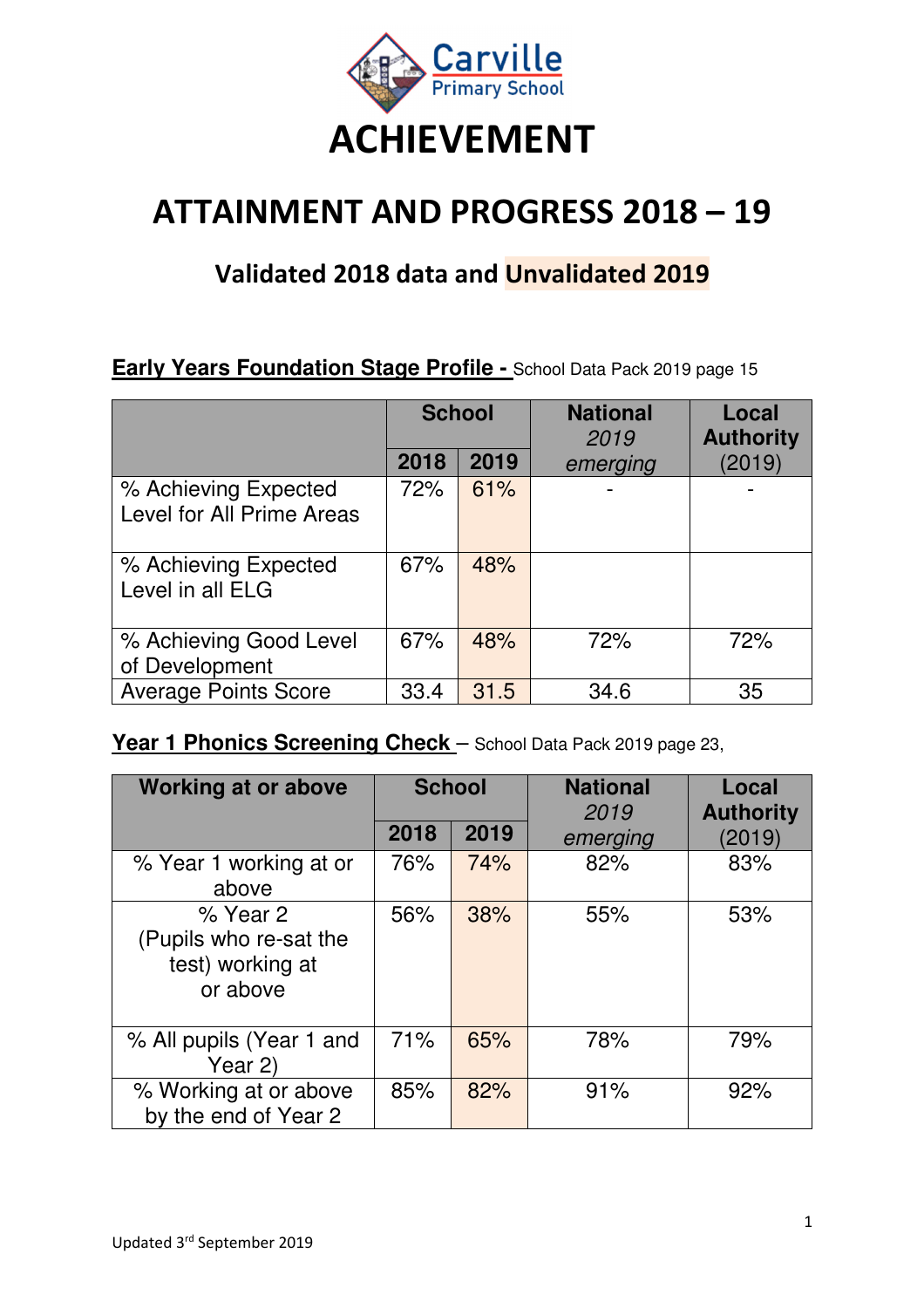**Attainment – Key Stage 1 Expected Standard -** School Data Pack 2019 page 29

|                      |                                         | <b>School</b> |      | <b>National</b><br>2019 | Local<br><b>Authority</b> |
|----------------------|-----------------------------------------|---------------|------|-------------------------|---------------------------|
|                      |                                         | 2018          | 2019 | emerging                | (2019)                    |
| Expected<br>Standard | Reading                                 | 54%           | 57%  | 75%                     | 78%                       |
| Expected<br>Standard | Writing                                 | 54%           | 54%  | 69%                     | 72%                       |
| Expected<br>Standard | <b>Maths</b>                            | 58%           | 64%  | 76%                     | 78%                       |
| Expected<br>Standard | Science                                 | 54%           | 64%  | 82%                     | 85%                       |
| Expected<br>Standard | Reading,<br>Writing and<br><b>Maths</b> | 54%           | 54%  | 65%                     | 68%                       |

#### **Attainment – Key Stage 1 Greater Depth** School Data Pack 2019 page 29

|                  |                                        | <b>School</b> |      | <b>National</b>  | Local                      |
|------------------|----------------------------------------|---------------|------|------------------|----------------------------|
|                  |                                        | 2018          | 2019 | 2019<br>emerging | <b>Authority</b><br>(2019) |
| Greater<br>Depth | Reading                                | 12%           | 14%  | 25%              | 30%                        |
| Greater<br>Depth | Writing                                | 15%           | 14%  | 15%              | 19%                        |
| Greater<br>Depth | <b>Maths</b>                           | 15%           | 18%  | 22%              | 26%                        |
| Greater<br>Depth | Reading<br>Writing and<br><b>Maths</b> | 8%            | 7%   | 11%              | 15%                        |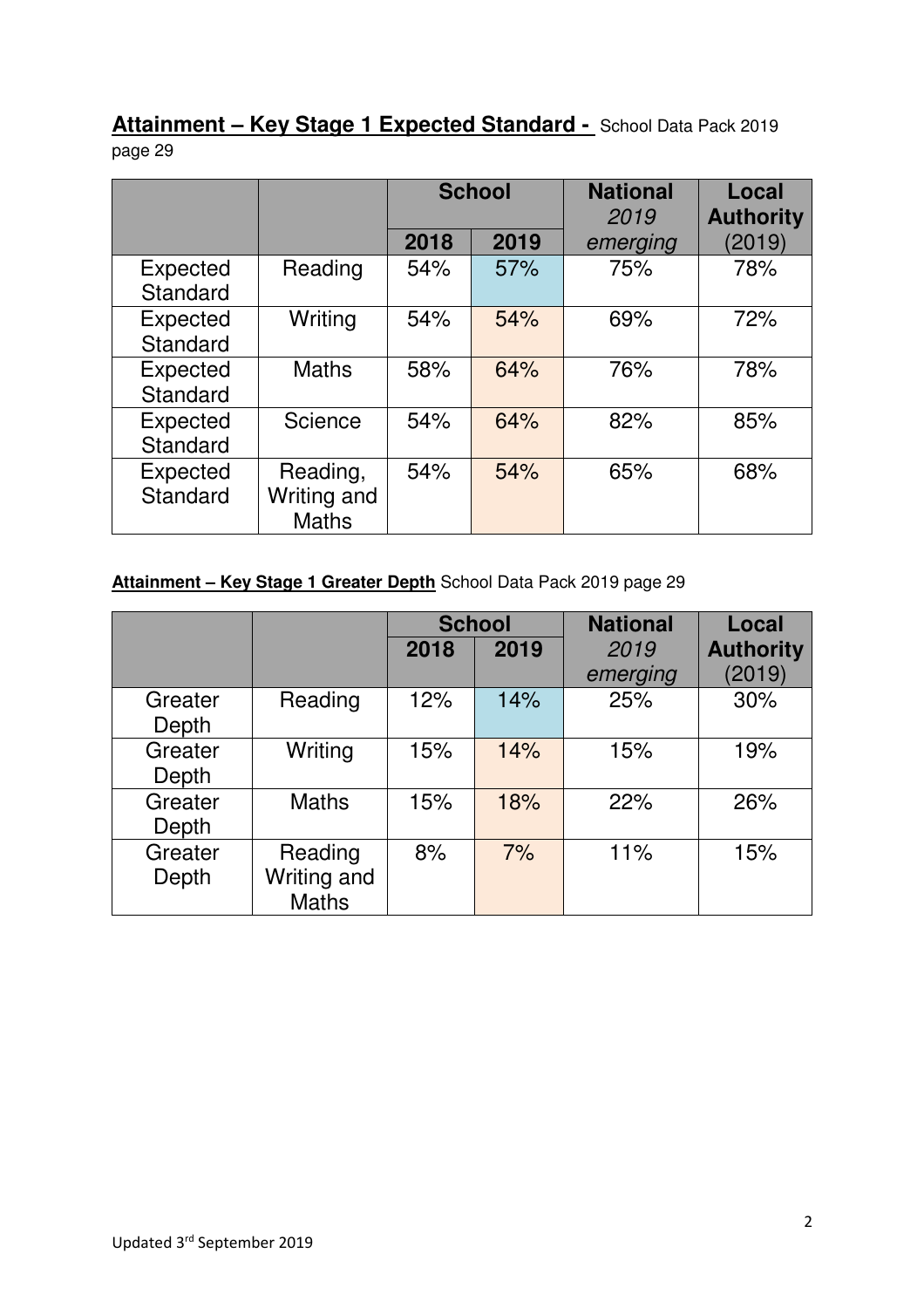#### **Attainment – Key Stage 2 Expected Standard -** School Data Pack 2019 page 47

|                             |                                         |      | <b>School</b> |                 | <b>National</b>  | Local                      |
|-----------------------------|-----------------------------------------|------|---------------|-----------------|------------------|----------------------------|
|                             |                                         | 2018 | 2019          | 2019<br>remarks | 2019<br>emerging | <b>Authority</b><br>(2019) |
| Expected<br>Standard        | Reading                                 | 65%  | 52%           | 60%             | 73%              | 75%                        |
| <b>Expected</b><br>Standard | Writing (TA)                            | 70%  | 72%           | 72%             | 79%              | 80%                        |
| Expected<br>Standard        | <b>Maths</b>                            | 52%  | 68%           | 68%             | 79%              | 80%                        |
| Expected<br>Standard        | Science (TA)                            | 62%  | 72%           | 72%             | 83%              | 85%                        |
| Expected<br>Standard        | RWM -<br>Combined                       | 52%  | 44%           | 48%             | 65%              | 67%                        |
| <b>Expected</b><br>Standard | Grammar,<br>Punctuation<br>and Spelling | 61%  | 64%           | 64%             | 78%              | 78%                        |

## **Attainment – Key Stage 2 Greater Depth** - School Data Pack 2019 page 48

|                  |                                         |      | <b>School</b> | <b>National</b>  | Local<br><b>Authority</b><br>(2019) |
|------------------|-----------------------------------------|------|---------------|------------------|-------------------------------------|
|                  |                                         | 2018 | 2019          | 2019<br>emerging |                                     |
| Greater<br>Depth | Reading                                 | 17%  | 8%            | 27%              | 27%                                 |
| Greater<br>Depth | Writing (TA)                            | 22%  | 24%           | 20%              | 25%                                 |
| Greater<br>Depth | <b>Maths</b>                            | 9%   | 12%           | 27%              | 27%                                 |
| Greater<br>Depth | RWM-<br>Combined                        | 9%   | 0%            | 11%              | 11%                                 |
| Greater<br>Depth | Grammar.<br>Punctuation<br>and Spelling | 17%  | 8%            | 36%              | 36%                                 |